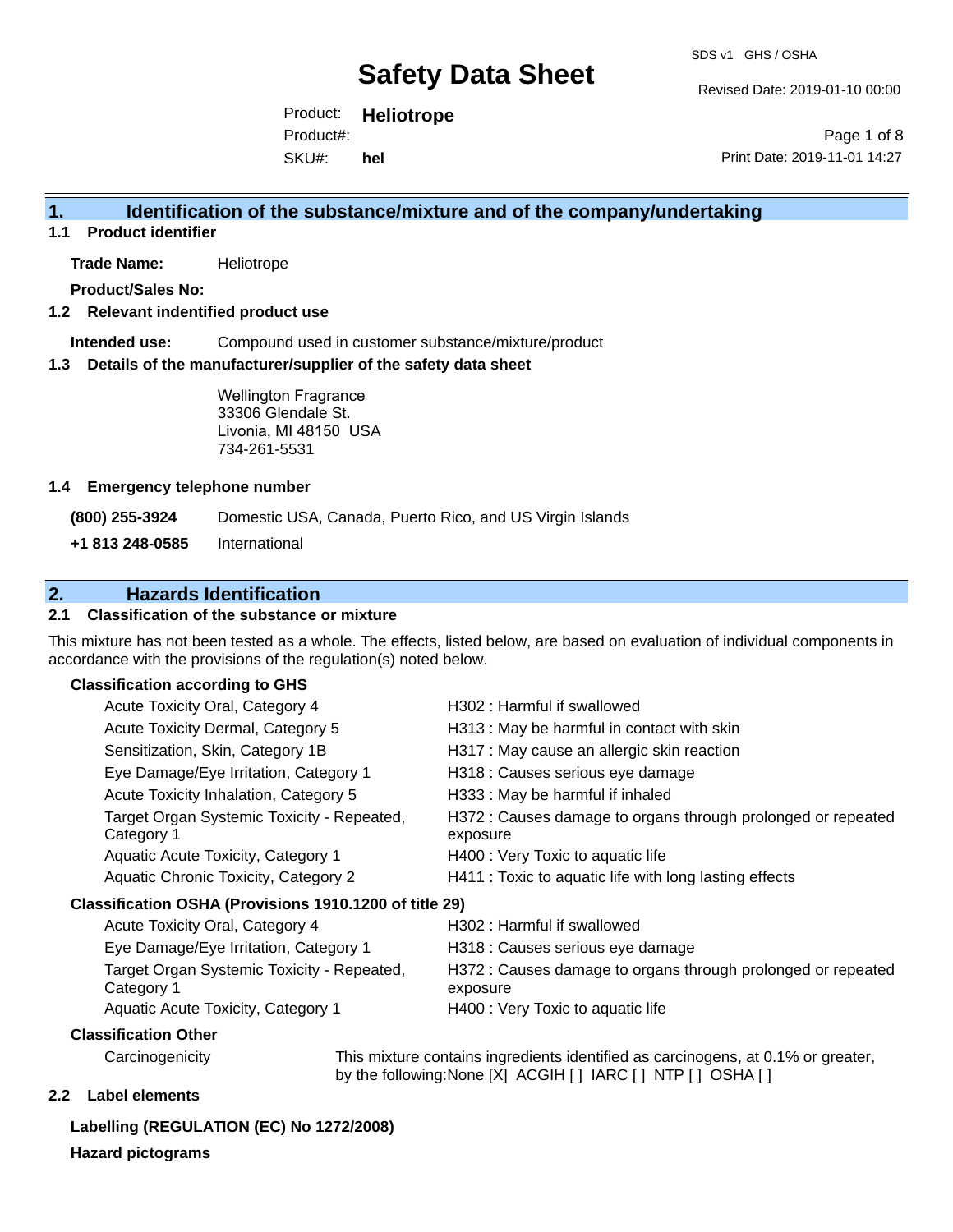SDS v1 GHS / OSHA

Revised Date: 2019-01-10 00:00

Print Date: 2019-11-01 14:27

Page 2 of 8

Product: **Heliotrope**  Product#:

SKU#: **hel**





**Hazard statments** H302 Harmful if swallowed H313 May be harmful in contact with skin H317 May cause an allergic skin reaction H318 Causes serious eye damage H333 May be harmful if inhaled H372 Causes damage to organs through prolonged or repeated exposure H400 Very Toxic to aquatic life H411 Toxic to aquatic life with long lasting effects

#### **Precautionary Statements**

**Signal Word: Danger**

#### **Prevention:**

| P <sub>260</sub> | Do not breathe dust/fume/gas/mist/vapors/spray                        |
|------------------|-----------------------------------------------------------------------|
| P <sub>264</sub> | Wash hands thoroughly after handling                                  |
| P270             | Do not eat, drink or smoke when using this product                    |
| P <sub>272</sub> | Contaminated work clothing should not be allowed out of the workplace |
| P273             | Avoid release to the environment                                      |

#### **Response:**

| $P301 + P312 + P330$ | IF SWALLOWED: Call a POISON CENTER or doctor/physician if you feel unwell Rinse<br>mouth                                         |
|----------------------|----------------------------------------------------------------------------------------------------------------------------------|
| $P302 + P352$        | IF ON SKIN: Wash with soap and water                                                                                             |
| $P304 + P312$        | IF INHALED: Call a POISON CENTER or doctor/physician if you feel unwell                                                          |
| $P305 + P351 + P338$ | IF IN EYES: Rinse cautiously with water for several minutes Remove contact lenses if<br>present and easy to do. continue rinsing |
| P310                 | Immediately call a POISON CENTER or doctor/physician                                                                             |
| P314                 | Get Medical advice/attention if you feel unwell                                                                                  |
| $P333 + P313$        | If skin irritation or a rash occurs: Get medical advice/attention                                                                |
| P363                 | Wash contaminated clothing before reuse                                                                                          |
| P391                 | <b>Collect Spillage</b>                                                                                                          |
|                      |                                                                                                                                  |

**2.3 Other Hazards**

### **no data available**

# **3. Composition/Information on Ingredients**

#### **3.1 Mixtures**

This product is a complex mixture of ingredients, which contains among others the following substance(s), presenting a health or environmental hazard within the meaning of the UN Globally Harmonized System of Classification and Labeling of Chemicals (GHS):

| CAS#       |     | Conc. |                           |
|------------|-----|-------|---------------------------|
| Ingredient | EC# | Range | <b>GHS Classification</b> |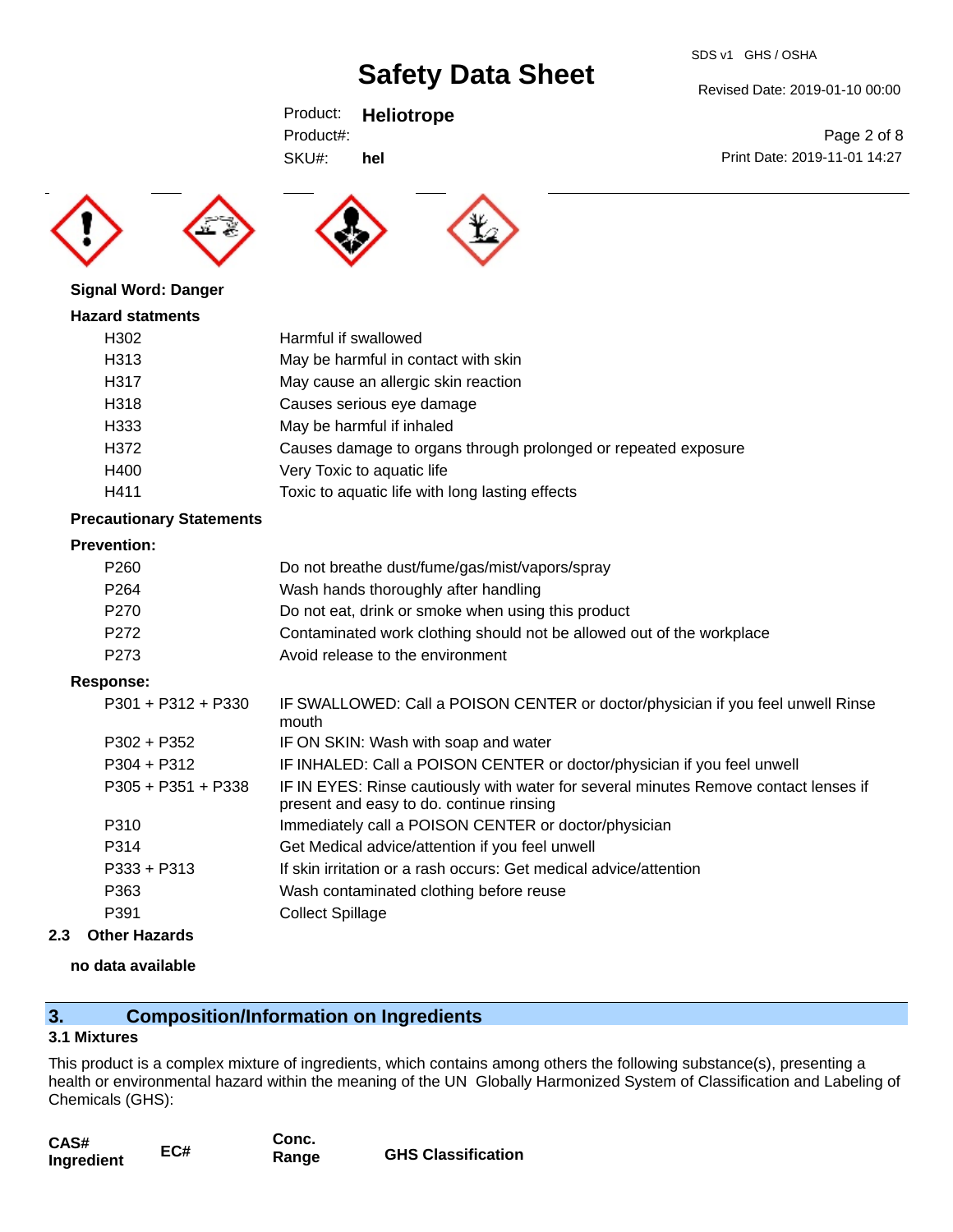SDS v1 GHS / OSHA

Revised Date: 2019-01-10 00:00

Print Date: 2019-11-01 14:27

Page 3 of 8

Product: **Heliotrope** 

Product#:

SKU#: **hel**

| CAS#<br>Ingredient                                       | EC#       | Conc.<br>Range | <b>GHS Classification</b>    |
|----------------------------------------------------------|-----------|----------------|------------------------------|
| 120-51-4                                                 | 204-402-9 | 60 - 70 %      | H302; H313; H400; H411       |
| <b>Benzyl Benzoate</b>                                   |           |                |                              |
| 120-57-0                                                 | 204-409-7 | 20 - 30 %      | H303; H317; H401             |
| Heliotropine                                             |           |                |                              |
| $91 - 64 - 5$                                            | 202-086-7 | $5 - 10%$      | H302; H317; H402             |
| Coumarin                                                 |           |                |                              |
| 65-85-0                                                  | 200-618-2 | $2 - 5%$       | H303; H315; H318; H372; H402 |
| Benzoic acid                                             |           |                |                              |
| 105-95-3                                                 | 203-347-8 | $2 - 5%$       | H401                         |
| Ethylene brassylate                                      |           |                |                              |
| 121-32-4                                                 | 204-464-7 | $2 - 5%$       | H303; H320; H402             |
| 3-Ethoxy-4-hydroxybenzaldehyde                           |           |                |                              |
| 121-33-5                                                 | 204-465-2 | $1 - 2%$       | H303; H319                   |
| vanillin                                                 |           |                |                              |
| $123 - 11 - 5$                                           | 204-602-6 | $1 - 2%$       | H303; H402; H412             |
| Anisaldehyde                                             |           |                |                              |
| 21145-77-7                                               | 244-240-6 | $1 - 2%$       | H302; H400; H410             |
| Acetyl hexamethyl tetralin                               |           |                |                              |
| See Section 16 for full text of GHS classification codes |           |                |                              |

See Section 16 for full text of GHS classification codes which where not shown in section 2

Total Hydrocarbon Content (%  $w/w$ ) = 0.00

# **4. First Aid Measures**

#### **4.1 Description of first aid measures**

| Inhalation:                                                                       | Remove from exposure site to fresh air and keep at rest.<br>Obtain medical advice.                            |  |
|-----------------------------------------------------------------------------------|---------------------------------------------------------------------------------------------------------------|--|
| Eye Exposure:                                                                     | Flush immediately with water for at least 15 minutes.<br>Contact physician if symptoms persist.               |  |
| <b>Skin Exposure:</b>                                                             | Remove contaminated clothes. Wash thoroughly with water (and soap).<br>Contact physician if symptoms persist. |  |
| Ingestion:                                                                        | Rinse mouth with water and obtain medical advice.                                                             |  |
| Most important symptoms and effects, both acute and delayed<br>4.2                |                                                                                                               |  |
| Symptoms:                                                                         | no data available                                                                                             |  |
| <b>Risks:</b>                                                                     | Refer to Section 2.2 "Hazard Statements"                                                                      |  |
| Indication of any immediate medical attention and special treatment needed<br>4.3 |                                                                                                               |  |
|                                                                                   |                                                                                                               |  |

| Refer to Section 2.2 "Response" |
|---------------------------------|
|                                 |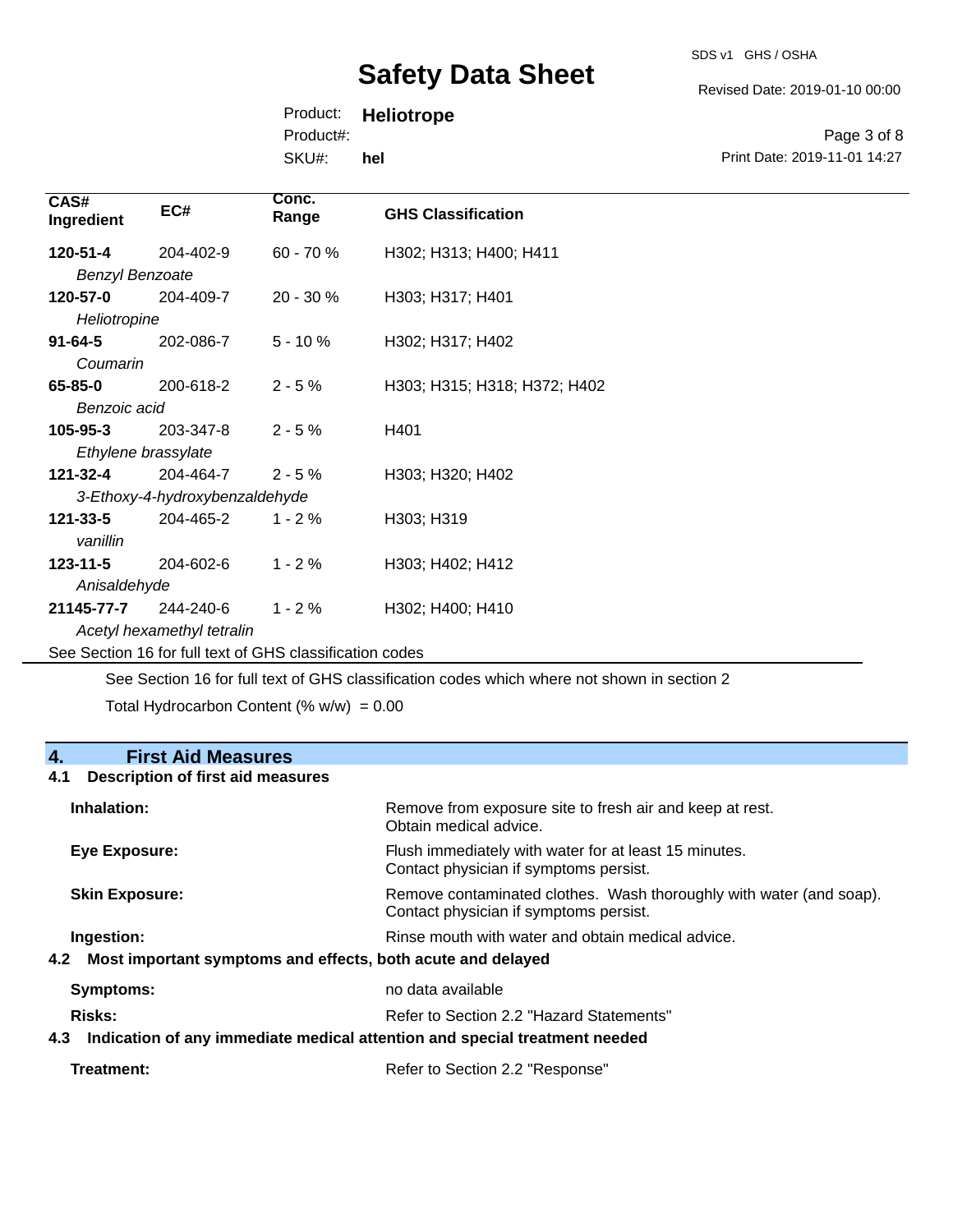SDS v1 GHS / OSHA

Revised Date: 2019-01-10 00:00

Product: **Heliotrope**  SKU#: Product#: **hel**

Page 4 of 8 Print Date: 2019-11-01 14:27

| 5 <sub>1</sub><br><b>Fire-Fighting measures</b>                        |                                                   |  |
|------------------------------------------------------------------------|---------------------------------------------------|--|
| <b>Extinguishing media</b><br>5.1                                      |                                                   |  |
| Suitable:                                                              | Carbon dioxide (CO2), Dry chemical, Foam          |  |
| Unsuitable                                                             | Do not use a direct water jet on burning material |  |
| Special hazards arising from the substance or mixture<br>$5.2^{\circ}$ |                                                   |  |
| During fire fighting:<br><b>Advice for firefighters</b><br>5.3         | Water may be ineffective                          |  |
| <b>Further information:</b>                                            | Standard procedure for chemical fires             |  |

#### **6. Accidental Release Measures**

#### **6.1 Personal precautions, protective equipment and emergency procedures**

Avoid inhalation and contact with skin and eyes. A self-contained breathing apparatus is recommended in case of a major spill.

#### **6.2 Environmental precautions**

Keep away from drains, soil, and surface and groundwater.

#### **6.3 Methods and materials for containment and cleaning up**

Clean up spillage promptly. Remove ignition sources. Provide adequate ventilation. Avoid excessive inhalation of vapors. Gross spillages should be contained by use of sand or inert powder and disposed of according to the local regulations.

#### **6.4 Reference to other sections**

Not Applicable

### **7. Handling and Storage**

#### **7.1 Precautions for safe handling**

Apply according to good manufacturing and industrial hygiene practices with proper ventilation. Do not drink, eat or smoke while handling. Respect good personal hygiene.

#### **7.2 Conditions for safe storage, including any incompatibilities**

Store in a cool, dry and ventilated area away from heat sources and protected from light in tightly closed original container. Avoid uncoated metal container. Keep air contact to a minimum.

#### **7.3 Specific end uses**

No information available

#### **8. Exposure Controls/Personal Protection**

#### **8.1 Control parameters**

**Exposure Limits:** Contains no substances with occupational exposure limit values.

**Engineering Controls:** Use local exhaust as needed.

#### **8.2 Exposure controls - Personal protective equipment**

**Eye protection:** Tightly sealed goggles, face shield, or safety glasses with brow guards and side shields, etc. as may be appropriate for the exposure

**Respiratory protection:** Avoid excessive inhalation of concentrated vapors. Apply local ventilation where appropriate.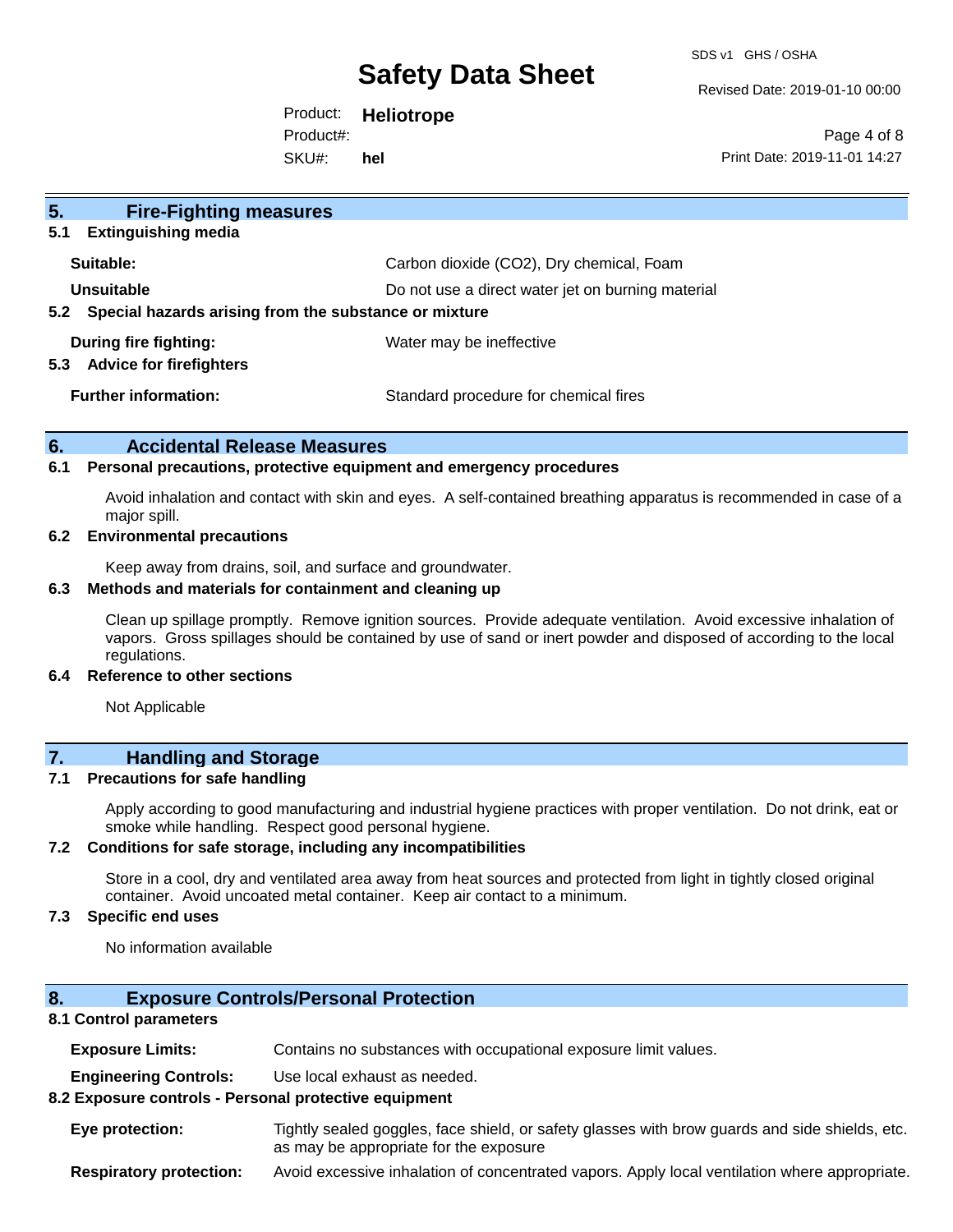SDS v1 GHS / OSHA

Revised Date: 2019-01-10 00:00

Product: **Heliotrope**  SKU#: Product#: **hel**

Page 5 of 8 Print Date: 2019-11-01 14:27

**Skin protection:** Avoid Skin contact. Use chemically resistant gloves as needed.

### **9. Physical and Chemical Properties**

#### **9.1 Information on basic physical and chemical properties**

| Appearance:                  | Liquid                                  |
|------------------------------|-----------------------------------------|
| Odor:                        | Conforms to Standard                    |
| Color:                       | <b>Colorless to Nearly Colorless G0</b> |
| <b>Viscosity:</b>            | Liquid                                  |
| <b>Freezing Point:</b>       | Not determined                          |
| <b>Boiling Point:</b>        | Not determined                          |
| <b>Melting Point:</b>        | Not determined                          |
| <b>Flashpoint (CCCFP):</b>   | >200 F (93.33 C)                        |
| <b>Auto flammability:</b>    | Not determined                          |
| <b>Explosive Properties:</b> | None Expected                           |
| <b>Oxidizing properties:</b> | None Expected                           |
| Vapor Pressure (mmHg@20 C):  | 0.0017                                  |
| %VOC:                        | 0.00                                    |
| Specific Gravity @ 25 C:     | 1.1570                                  |
| Density @ 25 C:              | 1.1540                                  |
| Refractive Index @ 20 C:     | 1.5715                                  |
| Soluble in:                  | Oil                                     |

### **10. Stability and Reactivity**

| 10.1 Reactivity                         | None                                               |
|-----------------------------------------|----------------------------------------------------|
| <b>10.2 Chemical stability</b>          | Stable                                             |
| 10.3 Possibility of hazardous reactions | None known                                         |
| <b>10.4 Conditions to avoid</b>         | None known                                         |
| 10.5 Incompatible materials             | Strong oxidizing agents, strong acids, and alkalis |
| 10.6 Hazardous decomposition products   | None known                                         |

### **11. Toxicological Information**

#### **11.1 Toxicological Effects**

Acute Toxicity Estimates (ATEs) based on the individual Ingredient Toxicity Data utilizing the "Additivity Formula"

**Acute toxicity - Oral - (Rat) mg/kg** (LD50: 1579.7788) Harmful if swallowed **Acute toxicity - Inhalation - (Rat) mg/L/4hr** (LD50: 74.7113) May be harmful if inhaled **Skin corrosion / irritation** May be harmful if inhaled

Acute toxicity - Dermal - (Rabbit) mg/kg<br>
(LD50: 2358.4905) May be harmful in contact with skin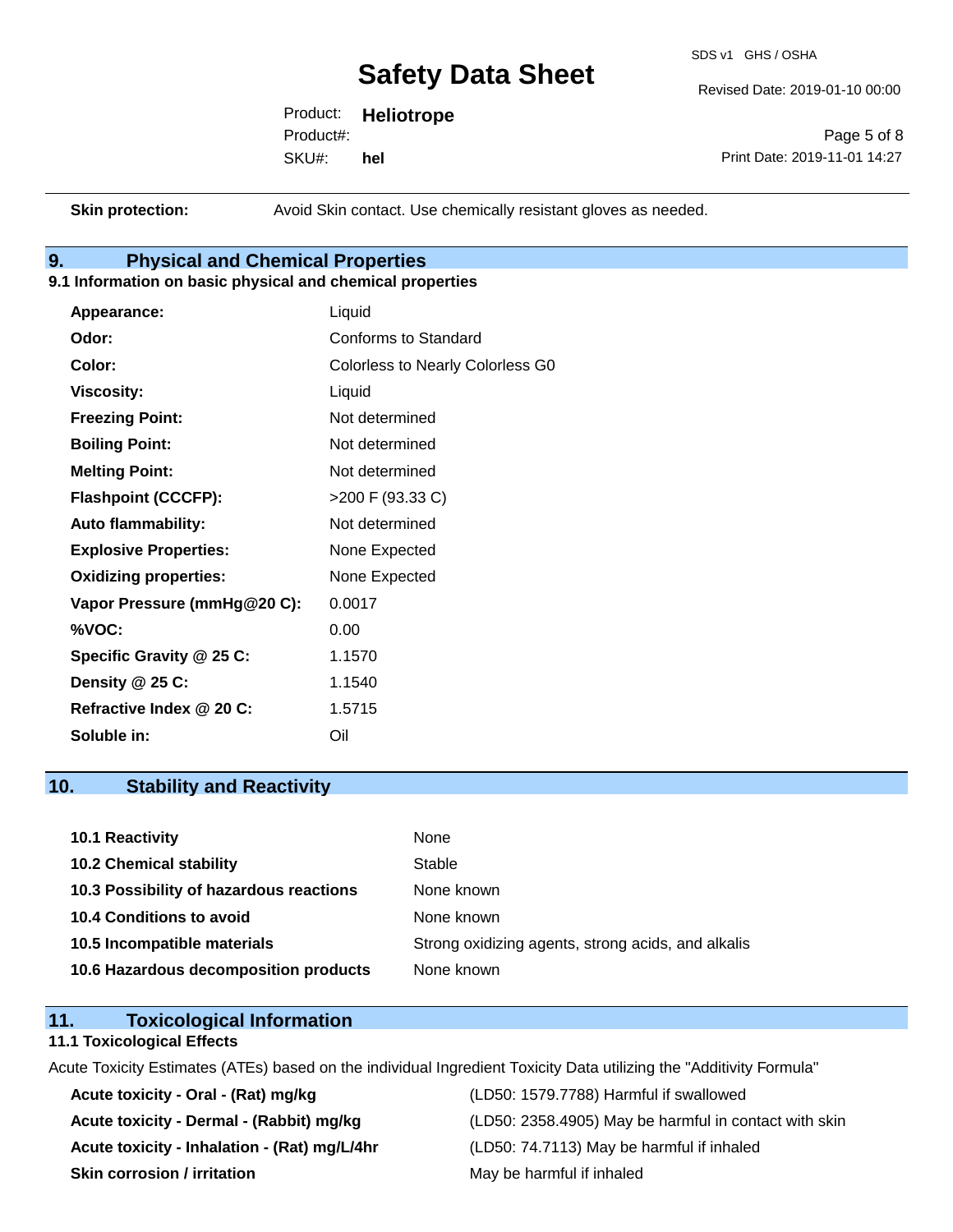SDS v1 GHS / OSHA

Revised Date: 2019-01-10 00:00

Product: **Heliotrope**  SKU#: Product#: **hel**

Page 6 of 8 Print Date: 2019-11-01 14:27

| Serious eye damage / irritation                    | Causes serious eye damage                                         |
|----------------------------------------------------|-------------------------------------------------------------------|
| <b>Respiratory sensitization</b>                   | Not classified - the classification criteria are not met          |
| <b>Skin sensitization</b>                          | May cause an allergic skin reaction                               |
| <b>Germ cell mutagenicity</b>                      | Not classified - the classification criteria are not met          |
| Carcinogenicity                                    | Not classified - the classification criteria are not met          |
| <b>Reproductive toxicity</b>                       | Not classified - the classification criteria are not met          |
| Specific target organ toxicity - single exposure   | Not classified - the classification criteria are not met          |
| Specific target organ toxicity - repeated exposure | Causes damage to organs through prolonged or repeated<br>exposure |
| <b>Aspiration hazard</b>                           | Not classified - the classification criteria are not met          |

# **12. Ecological Information**

**12.1 Toxicity**

| <b>Acute acquatic toxicity</b>     | Very Toxic to aquatic life                      |
|------------------------------------|-------------------------------------------------|
| <b>Chronic acquatic toxicity</b>   | Toxic to aquatic life with long lasting effects |
| <b>Toxicity Data on soil</b>       | no data available                               |
| <b>Toxicity on other organisms</b> | no data available                               |
|                                    |                                                 |
| 12.2 Persistence and degradability | no data available                               |
| 12.3 Bioaccumulative potential     | no data available                               |
| 12.4 Mobility in soil              | no data available                               |
| 12.5 Other adverse effects         | no data available                               |

#### **13. Disposal Conditions**

#### **13.1 Waste treatment methods**

Do not allow product to reach sewage systems. Dispose of in accordance with all local and national regulations. Send to a licensed waste management company.The product should not be allowed to enter drains, water courses or the soil. Do not contaminate ponds, waterways or ditches with chemical or used container.

### **14. Transport Information**

| <b>Marine Pollutant</b>                                       | Yes. Ingredient of greatest environmental impact:<br>120-51-4 : (60 - 70 %) : Benzyl Benzoate |                                     |                   |                 |        |
|---------------------------------------------------------------|-----------------------------------------------------------------------------------------------|-------------------------------------|-------------------|-----------------|--------|
| Regulator                                                     |                                                                                               | <b>Class</b>                        | <b>Pack Group</b> | <b>Sub Risk</b> | UN-nr. |
| U.S. DOT (Non-Bulk)                                           |                                                                                               | Not Regulated - Not Dangerous Goods |                   |                 |        |
| <b>Chemicals NOI</b>                                          |                                                                                               |                                     |                   |                 |        |
| <b>ADR/RID (International Road/Rail)</b>                      |                                                                                               |                                     |                   |                 |        |
| <b>Environmentally Hazardous</b><br>Substance, Liquid, n.o.s. |                                                                                               | 9                                   | Ш                 |                 | UN3082 |
| <b>IATA (Air Cargo)</b>                                       |                                                                                               |                                     |                   |                 |        |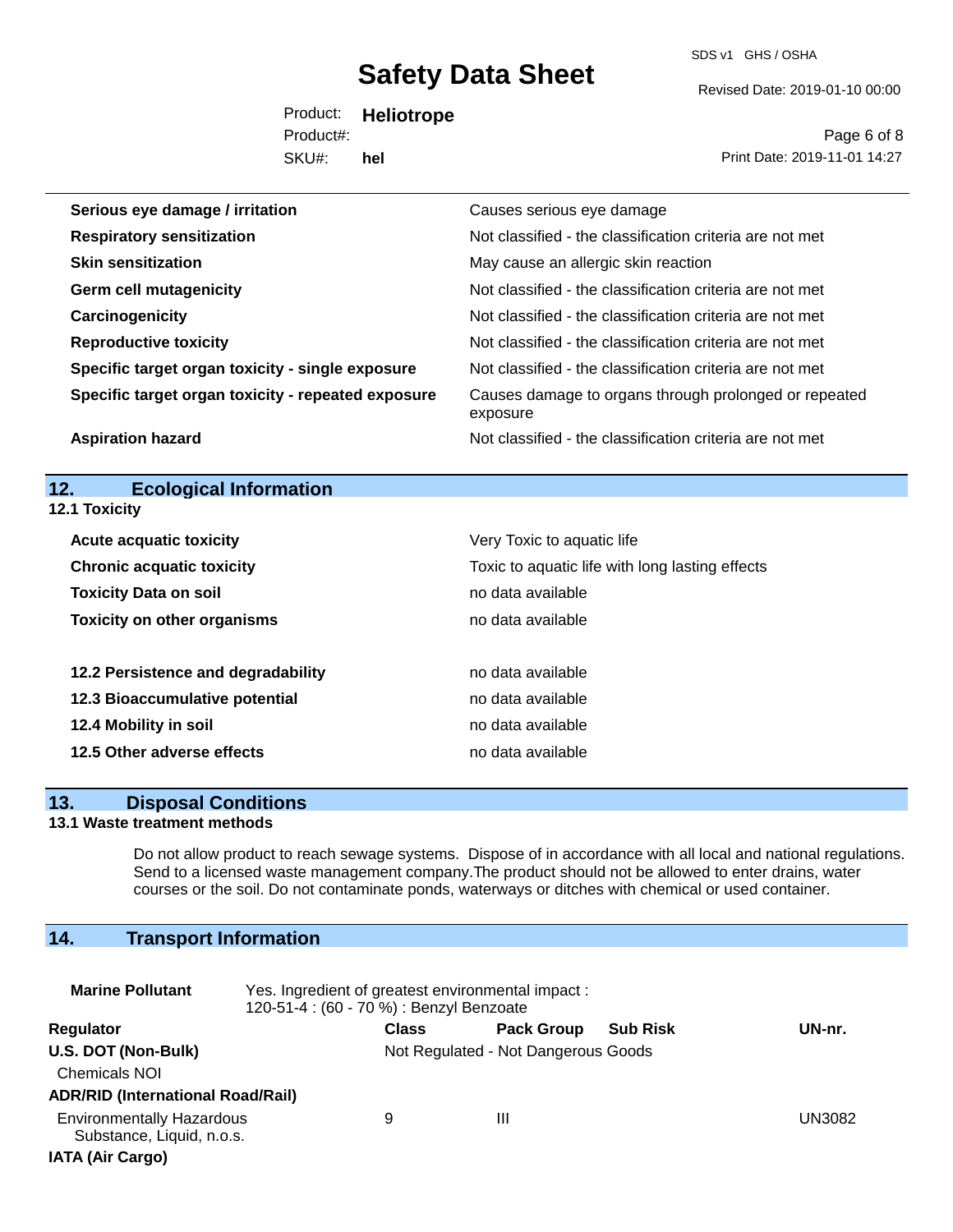SDS v1 GHS / OSHA

Revised Date: 2019-01-10 00:00

|                                                                                                              | Product:  | <b>Heliotrope</b> |                                                 |                                                              |
|--------------------------------------------------------------------------------------------------------------|-----------|-------------------|-------------------------------------------------|--------------------------------------------------------------|
|                                                                                                              | Product#: |                   |                                                 | Page 7 of 8                                                  |
|                                                                                                              | SKU#:     | hel               |                                                 | Print Date: 2019-11-01 14:27                                 |
| <b>Environmentally Hazardous</b><br>Substance, Liquid, n.o.s.                                                |           | 9                 | $\mathbf{III}$                                  | <b>UN3082</b>                                                |
| IMDG (Sea)                                                                                                   |           |                   |                                                 |                                                              |
| <b>Environmentally Hazardous</b><br>Substance, Liquid, n.o.s.                                                |           | 9                 | $\mathbf{III}$                                  | <b>UN3082</b>                                                |
| 15.<br><b>Regulatory Information</b><br><b>U.S. Federal Regulations</b>                                      |           |                   |                                                 |                                                              |
| <b>TSCA (Toxic Substance Control Act)</b>                                                                    |           |                   |                                                 | All components of the substance/mixture are listed or exempt |
| 40 CFR(EPCRA, SARA, CERCLA and CAA)<br>$200 - 618 - 2$ 2 - 5 %<br>$65-85-0$<br><b>U.S. State Regulations</b> |           | Benzoic acid      | This product contains the following components: |                                                              |
| <b>California Proposition 65 Warning</b><br><b>Canadian Regulations</b>                                      |           |                   | No Warning required                             |                                                              |
| <b>DSL</b>                                                                                                   |           |                   | 100.00% of the components are listed or exempt. |                                                              |

# **16. Other Information**

#### **GHS H-Statements referred to under section 3 and not listed in section 2**

| H303: May be harmful if swallowed<br>H319 : Causes serious eye irritation<br>H401 : Toxic to aquatic life<br>H410 : Very toxic to aquatic life with long lasting effects | H315 : Causes skin irritation<br>H320 : Causes eye irritation<br>H402 : Harmful to aquatic life<br>H412 : Harmful to aquatic life with long lasting effects |
|--------------------------------------------------------------------------------------------------------------------------------------------------------------------------|-------------------------------------------------------------------------------------------------------------------------------------------------------------|
| <b>Total Fractional Values</b>                                                                                                                                           |                                                                                                                                                             |
| (TFV) Risk                                                                                                                                                               | (TFV) Risk                                                                                                                                                  |
| (66.92) Acute Toxicity Inhalation, Category 5                                                                                                                            | (29.13) Aquatic Chronic Toxicity, Category 3                                                                                                                |
| (20.00) Sensitization, Skin, Category 1B                                                                                                                                 | (3.16) Eye Damage/Eye Irritation, Category 2A                                                                                                               |
| (3.00) Target Organ Systemic Toxicity - Repeated, Category 1                                                                                                             | (2.91) Aquatic Chronic Toxicity, Category 2                                                                                                                 |
| (2.60) Aquatic Chronic Toxicity, Category 4                                                                                                                              | (2.55) Aquatic Acute Toxicity, Category 1                                                                                                                   |
| (2.12) Acute Toxicity Dermal, Category 5                                                                                                                                 | (1.27) Acute Toxicity Oral, Category 4                                                                                                                      |
| (1.00) Eye Damage/Eye Irritation, Category 1                                                                                                                             |                                                                                                                                                             |
|                                                                                                                                                                          |                                                                                                                                                             |

#### Remarks

This safety data sheet is based on the properties of the material known to WellingtonFragrance at the time the data sheet was issued. The safety data sheet is intended to provide information for a health and safety assessment of the material and the circumstances, under which it is packaged, stored or applied in the workplace. For such a safety assessment Wellington Fragrance holds no responsibility. This document is not intended for quality assurance purposes.